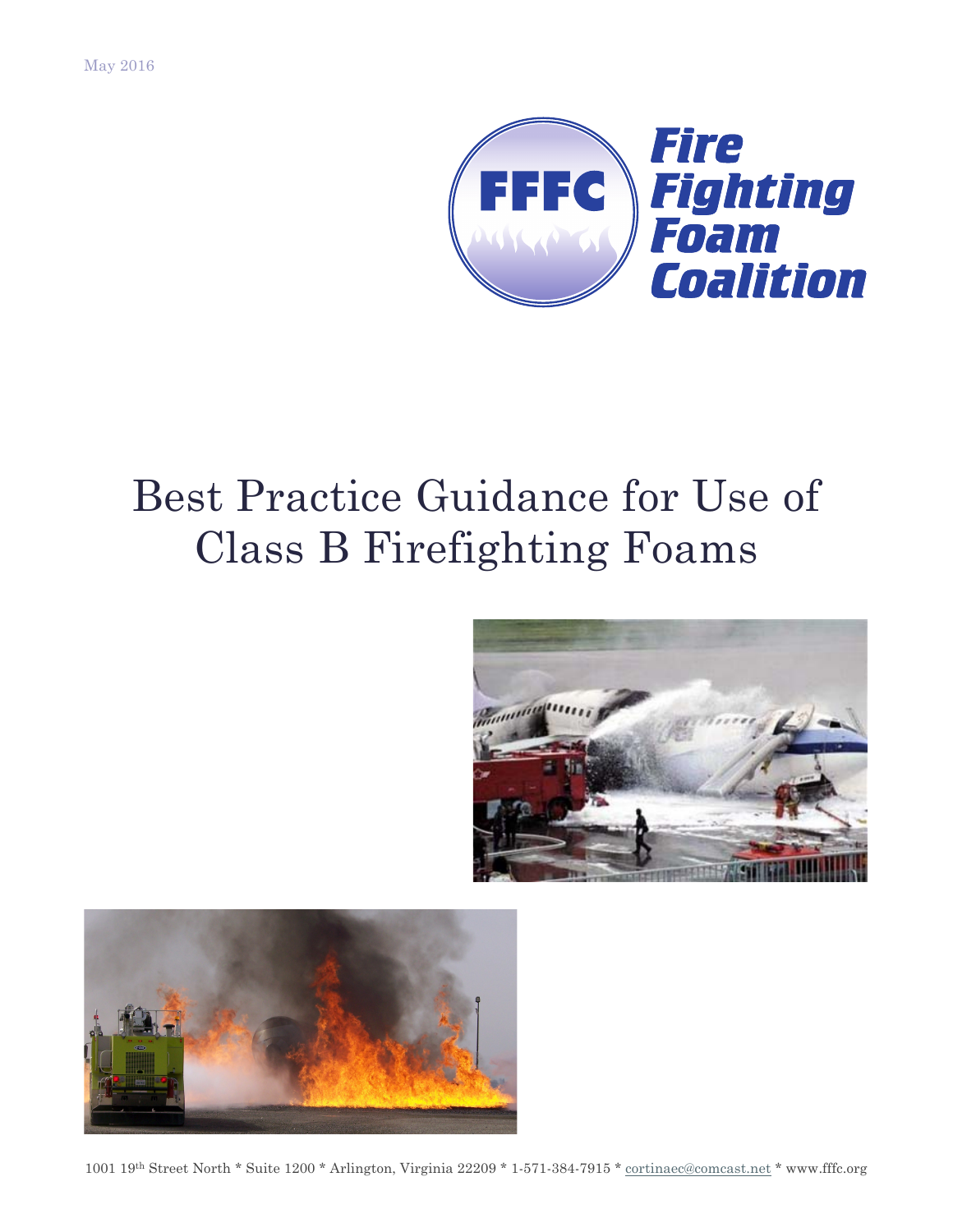## Summary

Class B Class B firefighting foams serve a vital role in protection against flammable liquid fires. At the same time these foams contain ingredients such as fluorosurfactants that can impact the environment. Following is a list of steps that should be taken to protect the environment when using fluorinated Class B firefighting foams (AFFF, AR-AFFF, FFFP, AR-FFFP, FP, FPAR):

- Fluorinated Class B foams should only be used in situations that present a significant flammable liquid hazard, where their superior performance and unique film-forming properties are required.
- Before deciding to use fluorinated Class B foam for a specific hazard, investigate whether other nonfluorinated techniques can achieve the required extinguishment and burnback resistance. Be aware of the shortfalls of these alternative methods including no film formation, potential for longer extinguishments and reduced after-fire protection.
- Alternative techniques and agents must be evaluated well in advance of an emergency situation that requires urgent response.
- Use training foams that do not contain fluorosurfactants for training purposes.
- Use surrogate liquid test methods that do not contain fluorosurfactants for testing fixed system and vehicle foam proportioning systems.
- Provide for containment, treatment, and proper disposal of foam solution do not release directly to the environment. Develop firewater runoff collection plans for the use of fluorinated Class B foam.
- Follow applicable industry standards for design, installation, maintenance, and testing of foam systems. Obtain and follow manufacturers' recommendations for foam concentrate and equipment. Give due consideration to products with third party approvals.
- Use foam, equipment and best practices that will safely and successfully handle the incident in the most efficient way. This includes but is not limited to education, training, preplanning and actions at an incident.
- Develop plans for dealing with unplanned releases of foam concentrate or foam solution so as to minimize the environmental impact.
- Minimize foam releases from fixed systems as a result of accidental discharges by using approved detection/control systems and proper maintenance of the system. Always close foam injection valves when the fire control panel or detection devices are being inspected and tested.
- Plan system testing so as to properly contain and dispose of foam solution effluent generated by the tests.
- With a live fire there are an unlimited number of circumstances, therefore, any and all actions should consider fire fighter and public safety first.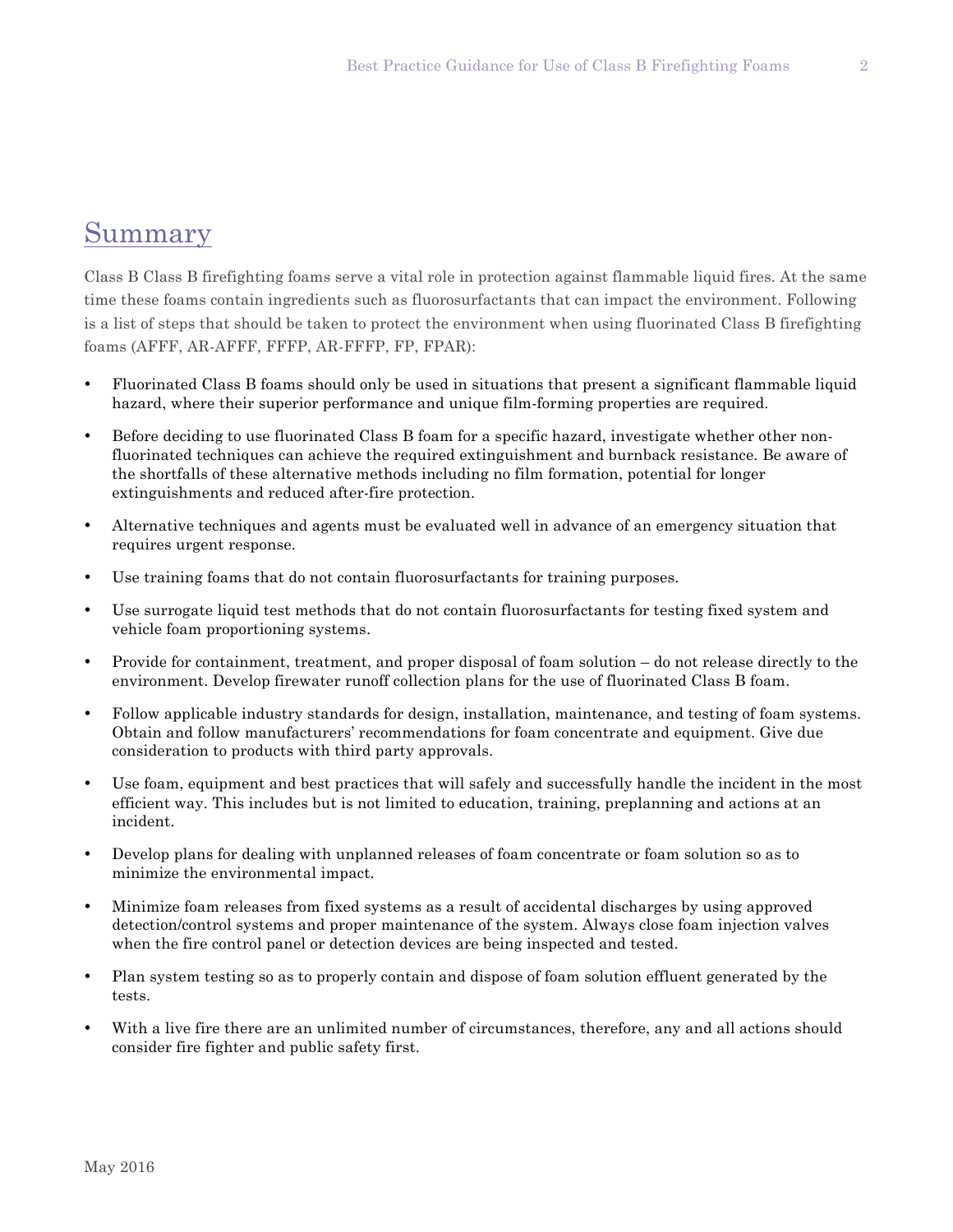# Introduction

Firefighting foams serve a vital role in fire protection throughout the world. Their use has proven to be essential for the control of flammable liquid fire threats. The ability of foam to rapidly extinguish flammable liquid spill fires has undoubtedly saved many lives, reduced property loss, and helped minimize the global pollution that can result from the uncontrolled burning of flammable liquids.

However, with ever-increasing environmental awareness, recent concern has focused on the potential adverse environmental impact of foam solution discharges. The primary concerns are toxicity, biodegradability, persistence, mobility, treatability in wastewater treatment plants, and nutrient loading. All of these are of concern when the end-use foam solutions reach natural or domestic water systems.

It should be emphasized that it is not the intent of this guidance document to limit or restrict the use of firefighting foam. The fire safety advantages of using foam are greater than the risks of potential environmental problems. The ultimate goal of this guidance document is to foster use of foam in an environmentally responsible manner so as to minimize risk from its use.

# Scope

The information provided in this guidance document covers only foams for Class B combustible and flammable liquid fuel fires. Although other types of foams may be used for this purpose, the primary emphasis of this document relates to aqueous film-forming foam (AFFF), alcohol resistant aqueous filmforming foam (AR-AFFF), film-forming fluoroprotein foam (FFFP), alcohol resistant film-forming fluoroprotein foam (AR-FFFP), and fluoroprotein foam (FP, FPAR). The use of the term "Class B foam" will be understood to refer to all of the products listed above.

# Foam Selection

Class B foams are the most effective agents currently available to fight flammable liquid fires. These foams contain fluorosurfactants that provide fuel repellency, heat stability and the required low surface tension and positive spreading coefficient that enables formation of an aqueous film on the surface of hydrocarbon fuels. It is the combination of this film formation capability and fuel repellency that gives most Class B foams their effectiveness against flammable liquid fires. Class B foams provide rapid extinguishment, burnback resistance, and protection against vapor release, which help to prevent re-ignition and protect firefighters working in the area as part of the rescue and recovery operations.

Multipurpose AR-AFFF or AR-FFFP foams allow one agent to effectively work on both hydrocarbons and polar solvents fires. This allows a single agent to be effective on any flammable liquid fire. This attribute helps reduce foam stocks for mixed fuel facilities or response services from having two agents to only stocking a single agent for Class B fires. It also avoids the incorrect agent selection at a scene that could disperse an ineffective agent.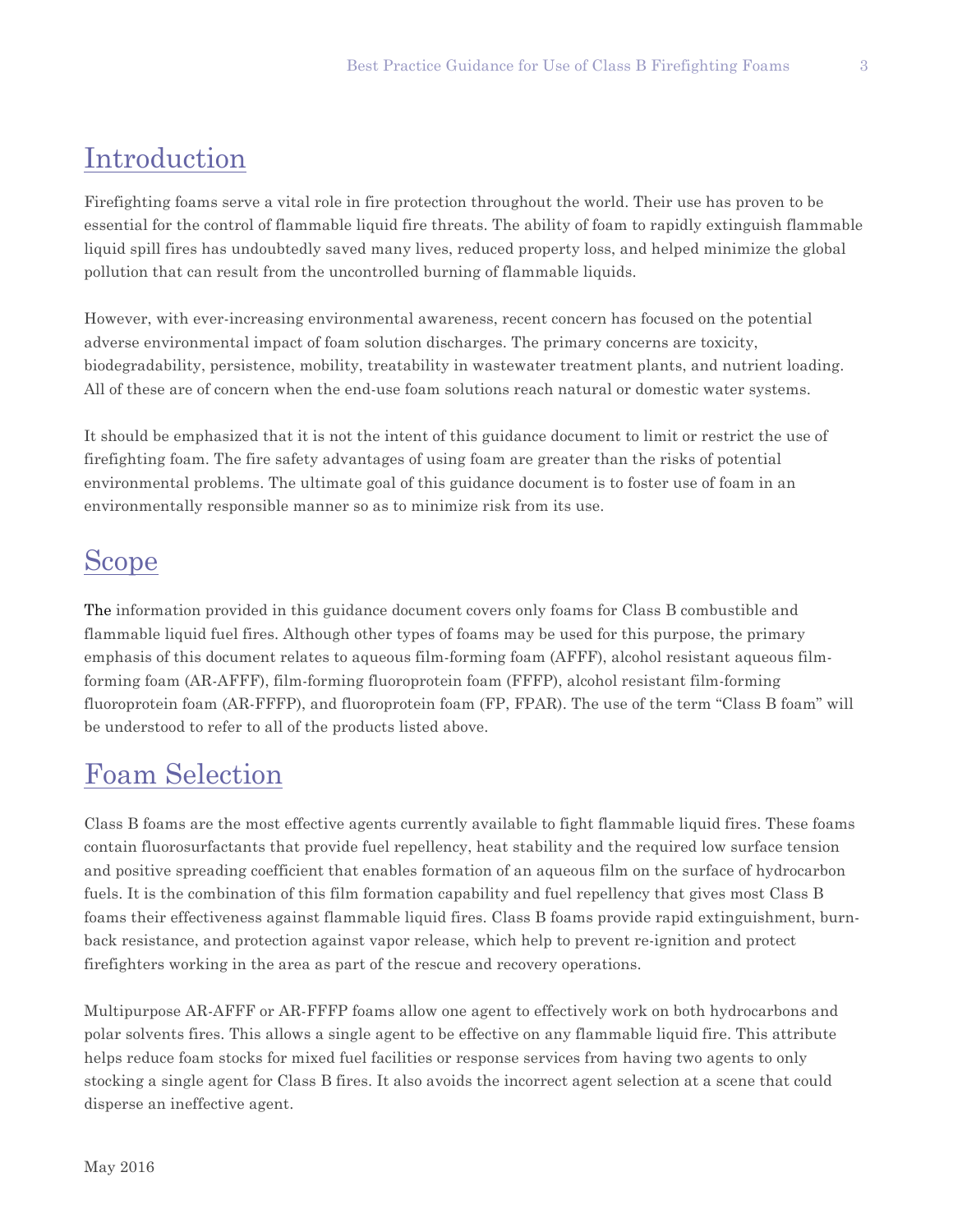In order to minimize the environmental impact of Class B foams, their use should be limited to situations that present a significant flammable liquid hazard such as airport operations, storage tanks, terminals and petroleum/chemical processing, highway and rail transportation, marine and military applications, industrial facilities, and some power generating facilities.

The use of Class B foam is not recommended for Class A (wood) or Class C (electrical) hazards where there is minimal or no flammable liquid threat. If a flammable liquid threat exists, Class C applications must be deenergized since foam contains water that can conduct electricity. Examples of situations where Class B foams are not required include but are not limited to forest fires, residential and structural fires, computer rooms and telecommunications facilities, restaurants and commercial kitchens, and general facilities protection. In addition Class B foams may not be necessary for small flammable liquid threats such as automobile fires without a significant fuel spill where a large water application rate or dry chemical extinguisher can be used.

### Eliminating Foam Discharge

Class B foams contain fluorosurfactants that are persistent in the environment and are not removed by passage through a wastewater treatment plant. As a result the only way to ensure that fluorosurfactants from Class B foams are not released to the environment is to eliminate foam discharge altogether. Obviously this is not possible or desirable in the case of emergency firefighting or fixed system fire suppression, and may not be possible in other scenarios such as accidental release. Fortunately there are alternative fluids and methods currently available that make it possible in many cases to eliminate the use of Class B foam for training and testing of foam systems and equipment, which represent the majority of foam use.

### Training

There are specially designed training foams available from most foam manufacturers that simulate Class B foam during live training and do not contain fluorosurfactants. These foams are normally biodegradable and usually with advanced approval can be safely sent for treatment to the local wastewater treatment plant. Because they do not contain fluorosurfactants, training foams produce no film thereby allowing for more repeat fire training sessions and a more challenging training environment. During training evolutions fire fighters must be aware of the trade off in performance with training foams resulting in longer extinguishments and little burnback protection compared with Class B foams. Firefighters and other foam users should work with the Authority Having Jurisdiction (AHJ) to ensure that the use of training foams meets all local and application-specific live training requirements. In some cases training foams can also be used as a substitute for Class B foams in vehicle and equipment testing.

Training should be conducted under conditions conducive to the collection of spent foam. Training facility design should include a containment system. Some fire training facilities have elaborate systems designed and constructed to collect foam solution, separate it from the fuel, treat it, and in some cases re-use the treated water. In general, advanced training and education on the products, hazards and applications are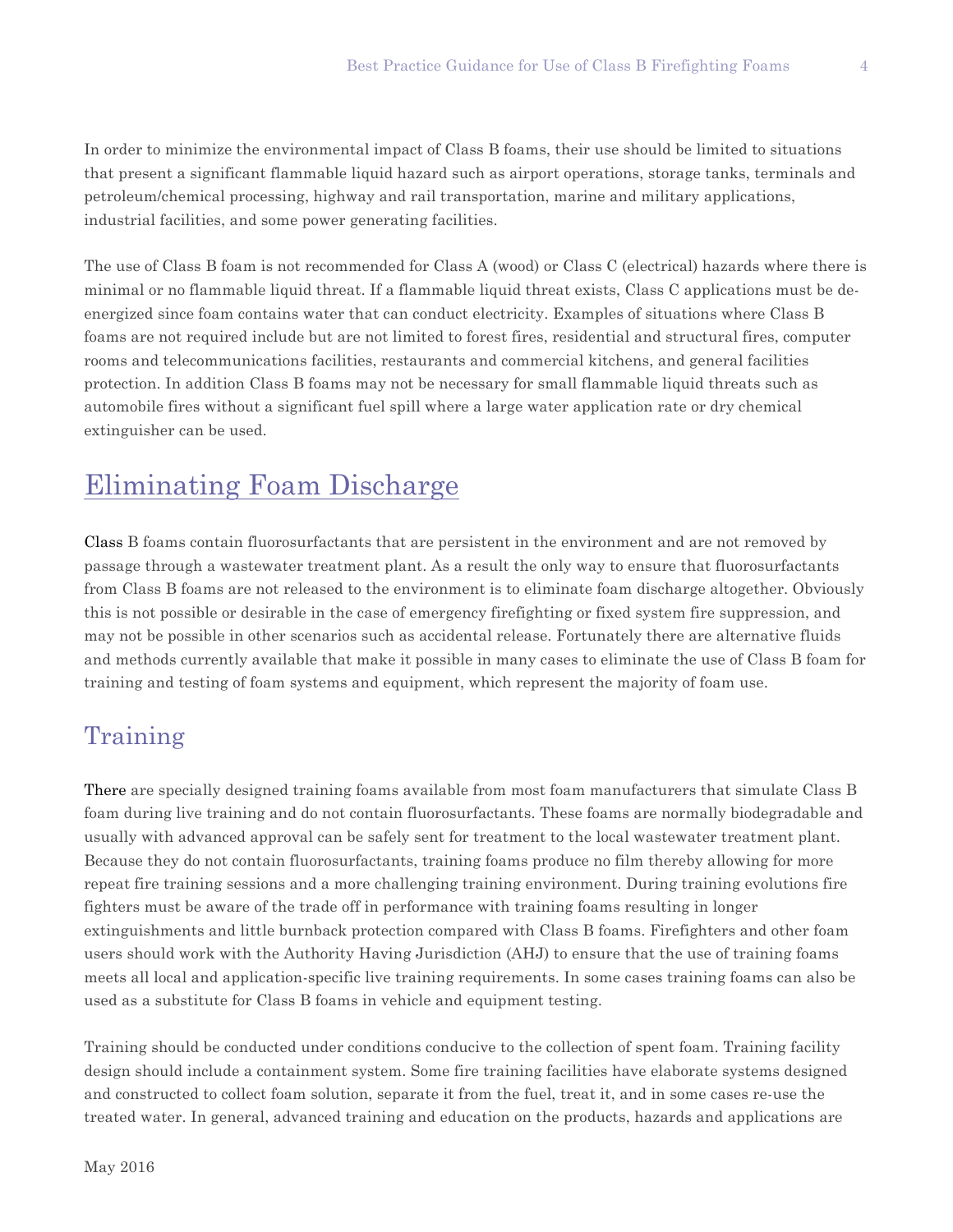critical. This alone will significantly contribute to the most efficient and safe use of Class B firefighting foams.

### Foam System Testing

Many AHJs and third-party approval organizations require periodic testing of installed foam fire protection systems to assure reliable performance in an actual fire event. Typically these tests involve full discharge of the system usually through fire hose lines connected to test outlets that are part of the system installation. Testing primarily involves engineered, fixed foam fire-extinguishing systems. Two types of tests are conducted on foam systems: acceptance tests, conducted pursuant to installation of the system; and maintenance tests, usually conducted annually to ensure the operability of the system.

#### Surrogate Liquid Test Methods

The major focus when evaluating foam system performance is to confirm proper function of the foam proportioning system. This is done by conducting a foam injection rate test. This testing can now be done using surrogate non-foaming environmentally acceptable test liquids in lieu of Class B foam if the AHJ permits such substitutions. The surrogate test liquids are specifically formulated to simulate the flow behavior (viscosity characteristics) and approximate conductivity or refractive index of the foam concentrate used in the system. If these alternatives are used, users must put in place proper procedures to guarantee the systems can be returned to emergency ready status without issue. A common mistake can be not opening the main foam supply valve after testing.

When foam must be used for acceptance or maintenance tests, only a small amount of foam concentrate should be discharged to verify the correct concentration of foam in the foam water solution. Designated foam solution (foam and water mixture) test outlets should be designed into the piping system so that the discharge of foam solution can be directed to a controlled location. The controlled location can consist of a portable tank that would be transported to an approved disposal site by a licensed contractor. Containment, transportation, and disposal of the foam solution as well as foam concentrate replacement can be costly. Portions of the acceptance and ongoing maintenance testing do not require the proportioning system to operate and those parts can be accomplished by discharging only water.

#### Water Equivalency Method

In some cases water can be used as a surrogate liquid in place of foam. This is generally called the "water equivalency method" since a correction factor (to account for viscosity differences between foam and water) is applied to the water flow rate to make it equivalent to the foam concentrate flow rate. When using this method, flow meter measurements on the water and foam concentrate sides of the system are compared to determine the injection rate. The simulated foam concentrate (using water in place of foam) flow rate is multiplied by a correction factor to account for the flow rate difference between foam concentrate and water. This corrected flow rate is divided by the total system flow rate to determine the foam injection rate percentage. While this practice may work on some systems, water equivalency is not accurate when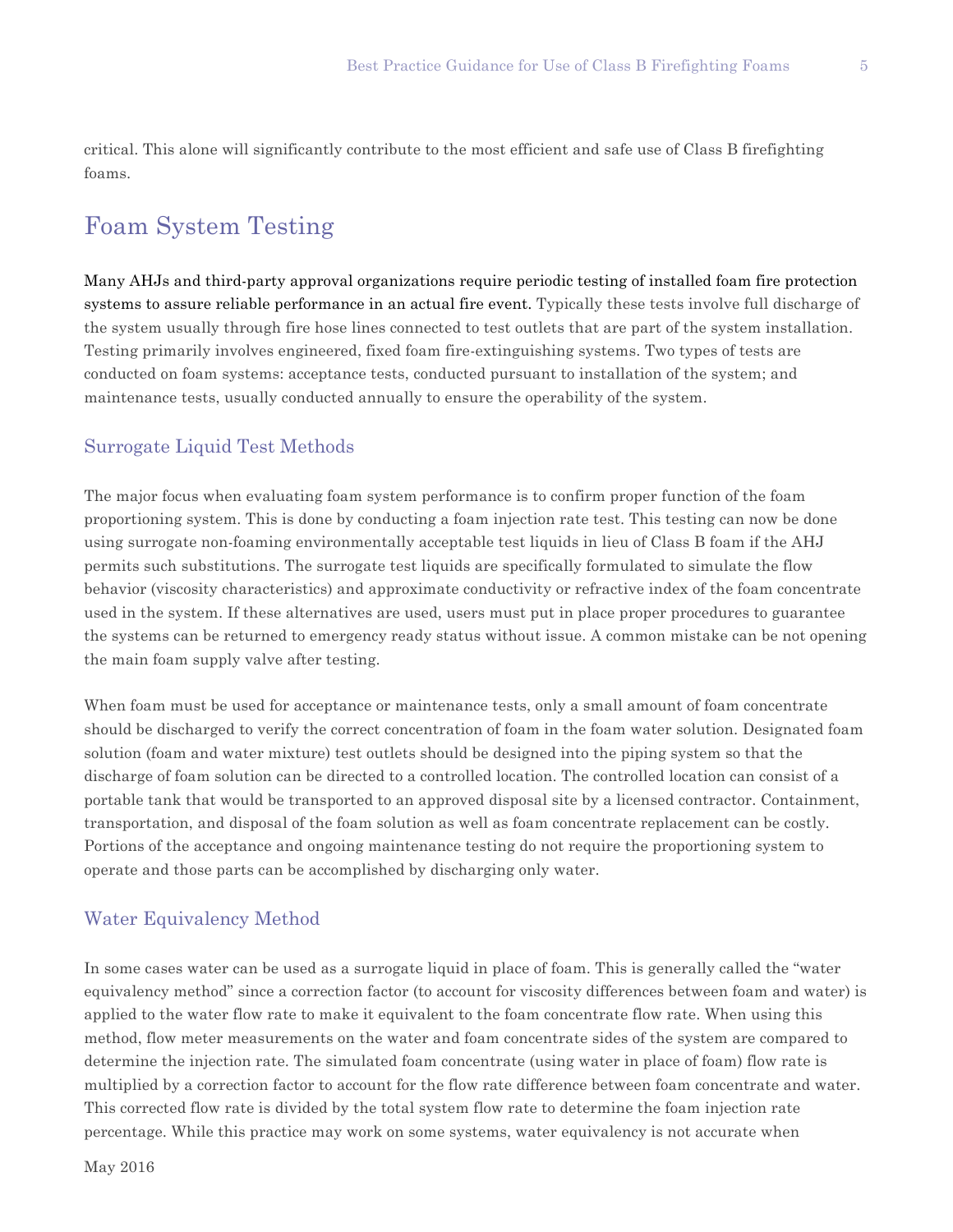representing the viscosity characteristics of most alcohol resistant (AR) foam concentrates due to their thixotropic nature. Users should consult with the foam manufacturer to determine if they have appropriate test data to support the water equivalency testing method.

#### Firefighting Vehicle Tests

Aircraft rescue and firefighting (ARFF) and municipal fire fighting vehicles are required to go through periodic foam nozzle discharge tests to ensure proper function of their foam proportioning system. Traditionally, these tests have been done by discharging foam solution with all of the associated issues involved in containment and disposal. Technology is available to enable testing these vehicles using water or a water-based surrogate liquid containing an environmentally benign biodegradable dye. The dye in the surrogate test liquid can be detected in the proportioned solution stream by means of colorimeter instrumentation. When water is used as the surrogate test liquid a flow meter system measures the water injection rate (with correction factors applied).

Since firefighting vehicles are mobile foam systems, the previously discussed surrogate foam liquids, training foams and water equivalency options can also be employed. The same appropriate care and control instructions would apply. Additional consideration should be given to the total emergency vehicle out of service time, ease of placement back to ready status and any required back up coverage.

### Containing Foam Discharge

Fires, fuel spills and evolving emergencies occur in many types of locations and under many different circumstances, often at unpredictable times. In some cases it is possible to collect the firewater runoff and in others it is not. However, for sites where there is a significant flammable liquid hazard such as fuel farms and petroleum/chemical processing, airport operations, specific rail transportation, marine and military storages, and industrial facilities, it is recommended that a firewater runoff collection plan be developed. This plan aims at listing and making available the required (permanent or temporary) equipment that will capture the runoff water and place this water in a contained area or tank allowing later treatment. The goal of the plan is to minimize the volume of non-collected runoff firewater. From this preparation work, in the case of a full-scale fire, intervention teams will install the firewater runoff collection equipment at the same time as they install and activate the foam extinguishment equipment. Spill and containment equipment should be on-site and additional resources identified in any plan. Education and training should include expected and unpredicted runoff containment.

The total foam water solution that has been used in firefighting operations will probably be heavily contaminated with the fuel or fuels involved in the fire as well as solids and other residues. It is also likely to have been diluted with water discharged for cooling purposes. The finished foam solution will usually contain about 1- 6% foam concentrate depending on the type of foam used.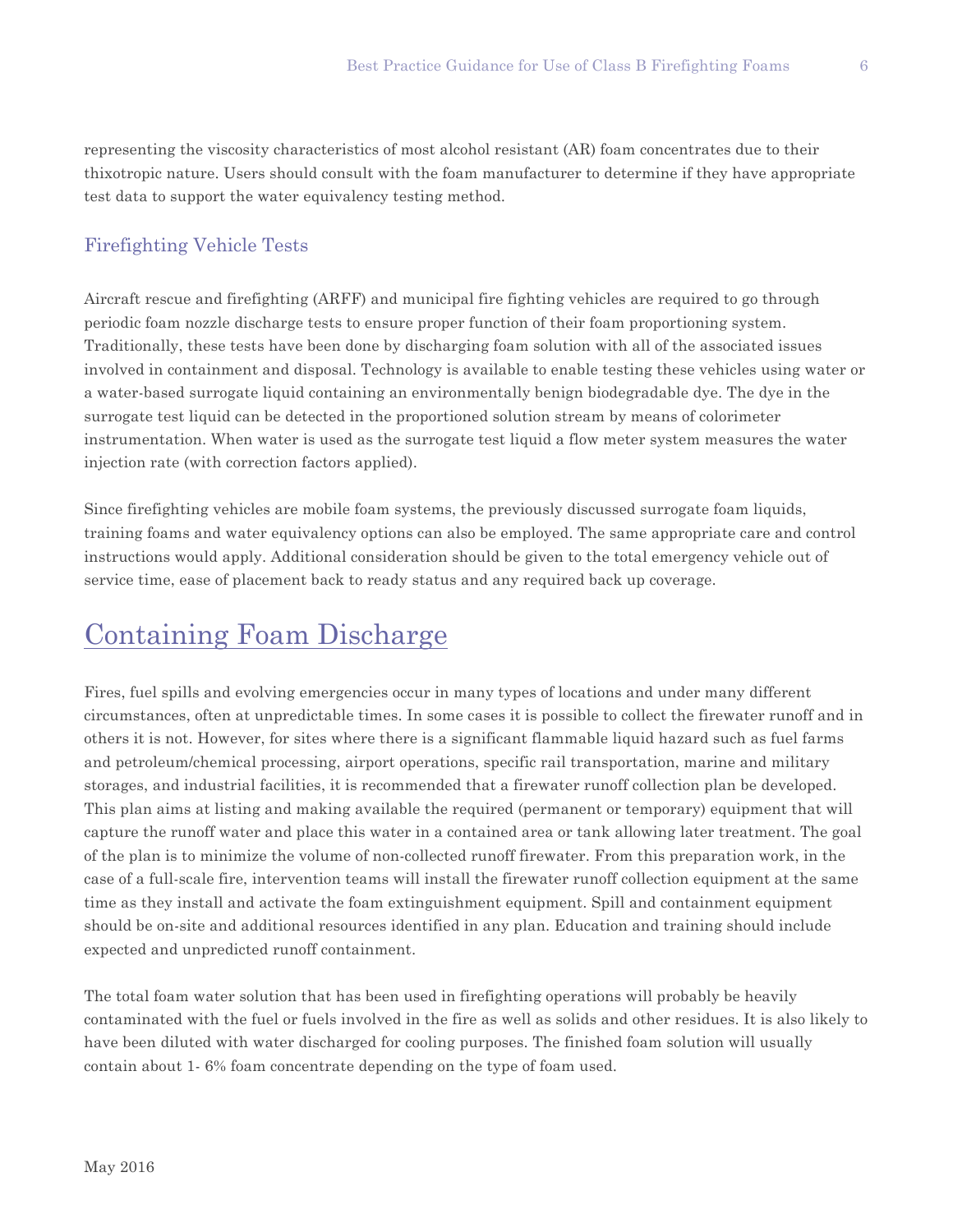### Manual Firefighting Operations

In some cases, the foam solution used during fire department operations can be collected or minimized. However, it is not always possible to control or contain the foam due to the hazards presented during an emergency operation. This can be a consequence of the location of the incident or the circumstances surrounding it. Event-initiated conservation efforts and manual containment measures are usually executed by the responding fire department to reduce and/or contain the flow of foam water solution when conditions and manpower permit. These operations include the following measures:

- Blocking sewer drains This is a common practice used to prevent contaminated runoff firewater from entering the sewer system unchecked. It is then diverted to an area suitable for containment.
- Portable dikes These are generally used for land-based operations. They can be set up by the fire department personnel during or after extinguishment to collect run-off.

### Fixed System Releases

This type of release is generally uncontrolled, whether the result of a fire incident or accidental release. The foam solution discharge in this type of scenario can be dealt with by event-initiated operations or by engineered containment systems. Event-initiated operations encompass the same temporary measures that would be taken during fire department operations: portable dikes, floating booms, etc. Engineered containment would be based mainly on the location and type of facility, and would consist of holding tanks, dykes/bunds or areas where the contaminated foam water solution would be collected, treated, and sent to an appropriate disposal facility.

It is recommended that the design of new fixed systems based on Class B foams also integrate the collection of runoff water.

### Firewater Disposal

As explained above, runoff firewater is a complex fluid to handle after its collection. It potentially contains residual hydrocarbons or polar solvents from the burning fuel, combustion products, hydrocarbon surfactants, water-soluble polymers, hydrolyzed proteins, co-solvents, anti-freezing agents and fluorinated surfactants. This type of runoff firewater can also potentially foam. Incineration in appropriate equipment is a recognized way to dispose of this type of effluent. Other techniques that have proven effective include a combination of coagulation, flocculation, electro-flocculation, reverse osmosis, and adsorption on granular activated carbon (GAC).